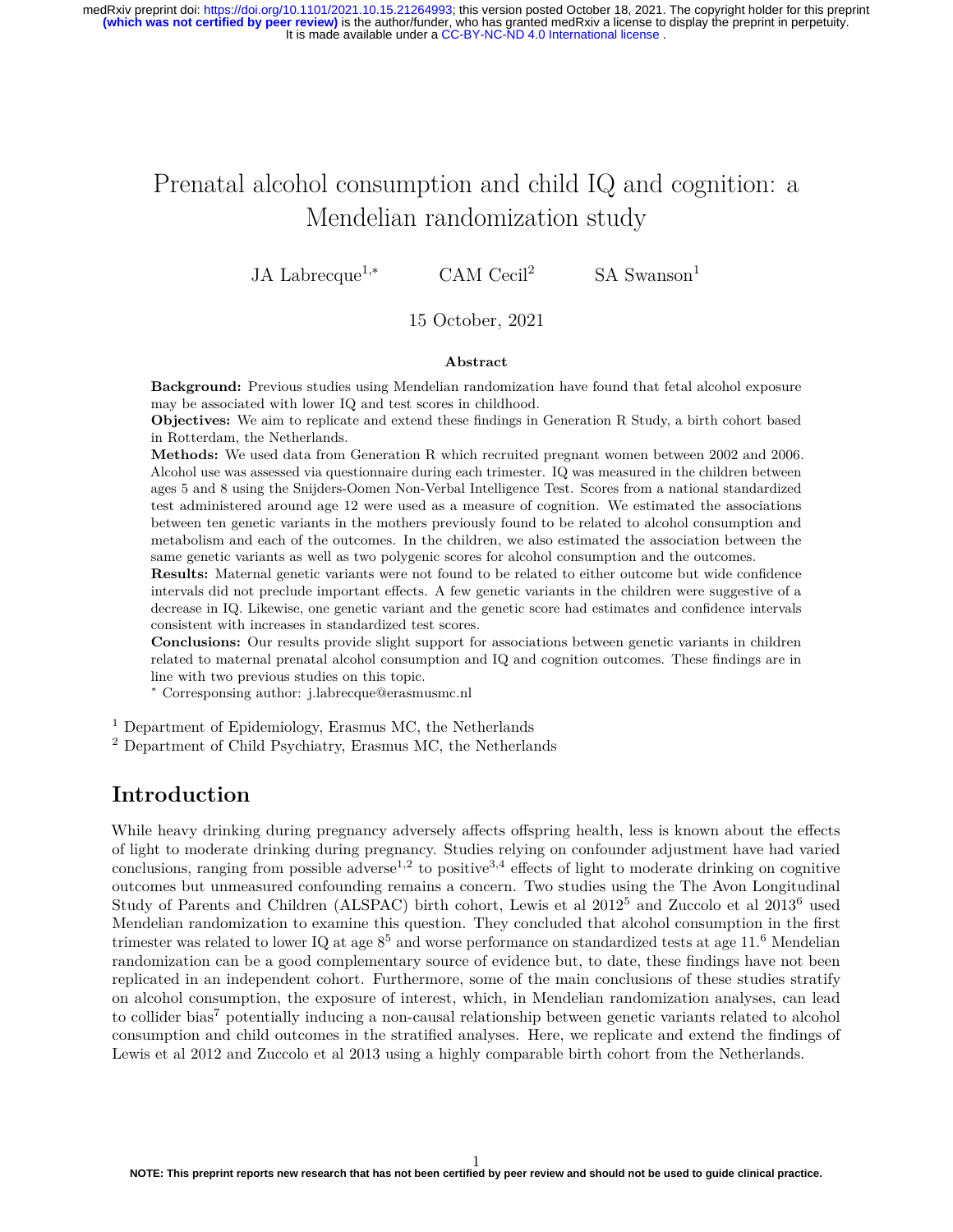## **Methods**

Generation R is a population-based birth cohort in Rotterdam, the Netherlands. Pregnant women were recruited between April 2002 and January 2006 ( $N=9778$ ). We restricted to children with two European parents (self-report) to reduce population stratification (N=4285). More information can be found on Generation R elsewhere.<sup>8</sup>

Questionnaires were sent to the participants during early pregnancy including questions about alcohol consumption. Mothers were asked about their alcohol consumption within the past 2 or 3 months and pre-pregnancy.<sup>9</sup> On average, an alcoholic drink contains 12g of alcohol in the Netherlands.

Two components of a Dutch nonverbal intelligence test, the Snijders-Oomen Niet-Verbale Intelligentietest, were used to assess child IQ between 5 to 8 years of age. The results from the two components were age standardized and converted to non-verbal IQ scores with a mean of 100 and a standard deviation of 15.

In the Netherlands, standardized tests developed by the Central Institute for Test Development (CITO; [www.cito.com\)](www.cito.com) are administered around age 12. The CITO test scores range between 501 and 550 points and are used to recommend which type of secondary school is best for each student. The test is not compulsory but 85% of Dutch primary schools participate in the exams. CITO scores were standardized within each year and the resulting distribution was given the same standard distribution as IQ.

We selected the 10 SNPs used in Lewis et al 2012 (which included rs1229984, the SNP used in Zuccolo et al. 2013). More detail on genotyping and quality control for Generation R can be found elsewhere.<sup>10</sup> In brief, at the time of the current study, genome-wide data on the mothers was available in a subset of 1530 including only 592 European mothers with a European partner. Two SNPs (rs284779 and rs2866151) were available in a larger subgroup. In the children, genetic information was available in 5,732 children.

For each of the 10 genetic variants, we estimated their association with alcohol consumption pre-pregnancy and in the first trimester as was done in Zuccolo et al  $2009$ ,<sup>11</sup> the study which informed the selection of genetic variants in Lewis et al and Zuccolo et al. Briefly, for pre-pregnancy alcohol consumption we regressed categories of alcohol consumption on each genetic variants with ordinal regression. For first trimester alcohol consumption, we regressed alcohol consumption dichotomized as one or more drink per week using logistic regression. We carried out these regressions with all mothers included in our main analyses but also excluding those who did not drink in order to compare with Zuccolo et al 2009.<sup>11</sup>

If, for each genetic variant, the instrumental variables assumptions are satisfied, then the genetic variant's association with the outcome can be used to test the sharp causal null hypothesis of the effect of alcohol consumption on the outcome. To satisfy these assumptions, the genetic variants must 1) be related to alcohol consumption during the first trimester, 2) not have any effect on the outcome other than through its effect on alcohol consumption during pregnancy and 3) be independent of the counterfactual outcome (i.e. not confounded with the outcome or related through selection bias). As in Lewis et al, we used linear regression to estimate the per allele association between each genetic variant individually and each outcome, IQ and CITO score. Heterozygotes and homozygotes were grouped together for rs1229984 as a previous study suggested a dominant effect.<sup>11</sup> As a sensitivity analysis, we also used tobit regression with the CITO scores because of a ceiling effect in the CITO data. We ran these analyses for all genetic variants measured in mothers and in children. In another sensitivity analysis, we adjusted the regressions in the children for the same genetic variant measured in the mothers.

We also reconstructed the genetic score used in Lewis et al by adding the number of rare alleles in rs284779, rs4147536, rs975833 and rs2866151. In an additional analysis, we created a genetic score using all 10 variants. We then regressed both outcomes on each of these genetic scores.

In prior ALSPAC publications, many of the analyses of interest were carried out stratified on the alcohol consumption and/or excluding mothers who drank >6 units per week at any point in the pregnancy. This is known to cause collider bias<sup>7</sup> (Supplementary Material: Figure S1). Therefore, we chose to not replicate these analyses focusing on unstratified results instead.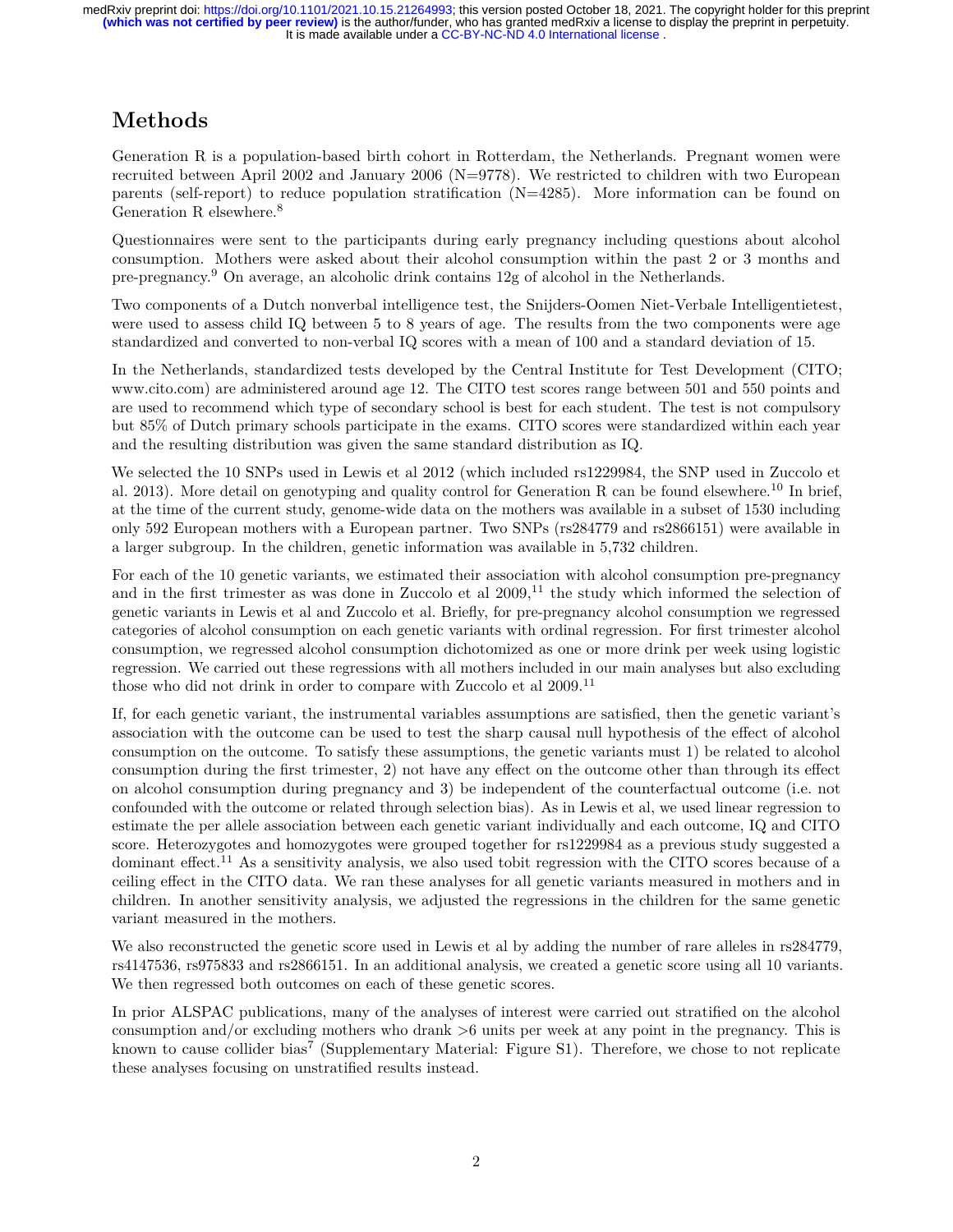It is made available under a [CC-BY-NC-ND 4.0 International license](http://creativecommons.org/licenses/by-nc-nd/4.0/) . **(which was not certified by peer review)** is the author/funder, who has granted medRxiv a license to display the preprint in perpetuity. medRxiv preprint doi: [https://doi.org/10.1101/2021.10.15.21264993;](https://doi.org/10.1101/2021.10.15.21264993) this version posted October 18, 2021. The copyright holder for this preprint

Table 1: Distribution of potential confounders of the relationship between prenatal alcohol consumption and IQ or CITO scores across categories of alcohol consumption. Values are either mean (standard deviation) or count (percentage).

|                                           | No drinking $(N=801)$ | $\langle 1 \text{ drink per week (N=680)} \rangle$ | $1+$ drink per week (N=623) |
|-------------------------------------------|-----------------------|----------------------------------------------------|-----------------------------|
| Mother's age in years                     | 30.9(4.2)             | 31.9(3.8)                                          | 32.6(3.8)                   |
| Finished secondary education              | 636 $(80.0\%)$        | 625 $(92.6\%)$                                     | 587 (94.5%)                 |
| Married                                   | 413 $(51.6\%)$        | 329 $(48.6\%)$                                     | 279 (44.9%)                 |
| Primiparous                               | 479 (59.9%)           | 415 $(61.0\%)$                                     | 397 (63.7%)                 |
| Smoked during 1st trimester               | $122(15.4\%)$         | 149 (22.2%)                                        | 186 $(30.0\%)$              |
| Depressed                                 | $24(3.4\%)$           | $20(3.3\%)$                                        | $23(4.0\%)$                 |
| Calcium $(mg/day)$                        | 1155.3(439.6)         | 1226.3 (410.2)                                     | 1269.7(419.5)               |
| Vitamin $C \left( \frac{mg}{day} \right)$ | 125.7(60.4)           | 130.0(56.4)                                        | 133.0(55.6)                 |
| Iron $(mg/day)$                           | 11.5(3.4)             | 12.2(3.3)                                          | 12.5(3.3)                   |
| Folate $(nmol/L)$                         | 20.5(9.4)             | 19.8(8.2)                                          | 21.2(8.5)                   |

### **Results**

Sample sizes were mostly limited by the number of genotyped mothers and children. There was also missingness in IQ and CITO scores due to loss to follow-up ranging between 23-64% (Supplementary Material: Table S1).

Drinking behavior during the first trimester was related to many potential confounders of the relationship between prenatal alcohol consumption and child IQ and test scores. Mothers who consumed more alcohol in the first trimester were older, more likely to be primiparous and more likely to have smoked during the first trimester among other differences. There were no important differences in these variables when comparing mothers with different numbers of alleles of the genetic variants selected (Supplementary Material: Table S2-S11).

The mothers' genetic variants were at most weakly associated with alcohol consumption during the first trimester (Table [2\)](#page-3-0). In the two genetic variants in the mothers for which we had a larger sample size, we found similar associations with alcohol consumption during the first trimester as was found in ALSPAC.<sup>11</sup> Among the remaining genetic variants, some point estimates differed from those found in ALSPAC but with wide confidence intervals indicating that this may be due to chance.

Maternal SNPs were weakly associated with child IQ, albeit with wide confidence intervals (Table [3\)](#page-4-0). In the two SNPs for which we had a larger sample size, the confidence intervals were consistent with an effect smaller than one unit (in either direction). The children's SNPs were likewise weakly associated with child IQ, though the larger sample sizes due to available genetic data led to narrower confidence intervals. One genetic variant, rs4699714, was slightly more strongly, negatively associated with IQ as was the 10 variant genetic score.

Maternal SNPs were also weakly associated with CITO scores, again, with wide confidence intervals. For rs284779, we found an estimate consistent mostly with increased CITO scores. The same genetic variant in children was also associated with higher CITO scores. Though the four variant genetic score was associated with important increases in CITO, the 10 variant score was more precise and consistent with only smaller values in both directions.

### **Discussion**

Overall, most genetic variants did not demonstrate a strong relationship with either IQ or CITO score. There was a slight suggestion of a possible small negative relationship between the genetic variants in children and IQ as was found by Lewis et al 2012. For test scores, our result for the association between maternal rs1229964 and CITO score was consistent with the estimate found by Zuccolo et al 2013 but the confidence intervals were very wide and also consistent with many other possible values meaning that our result does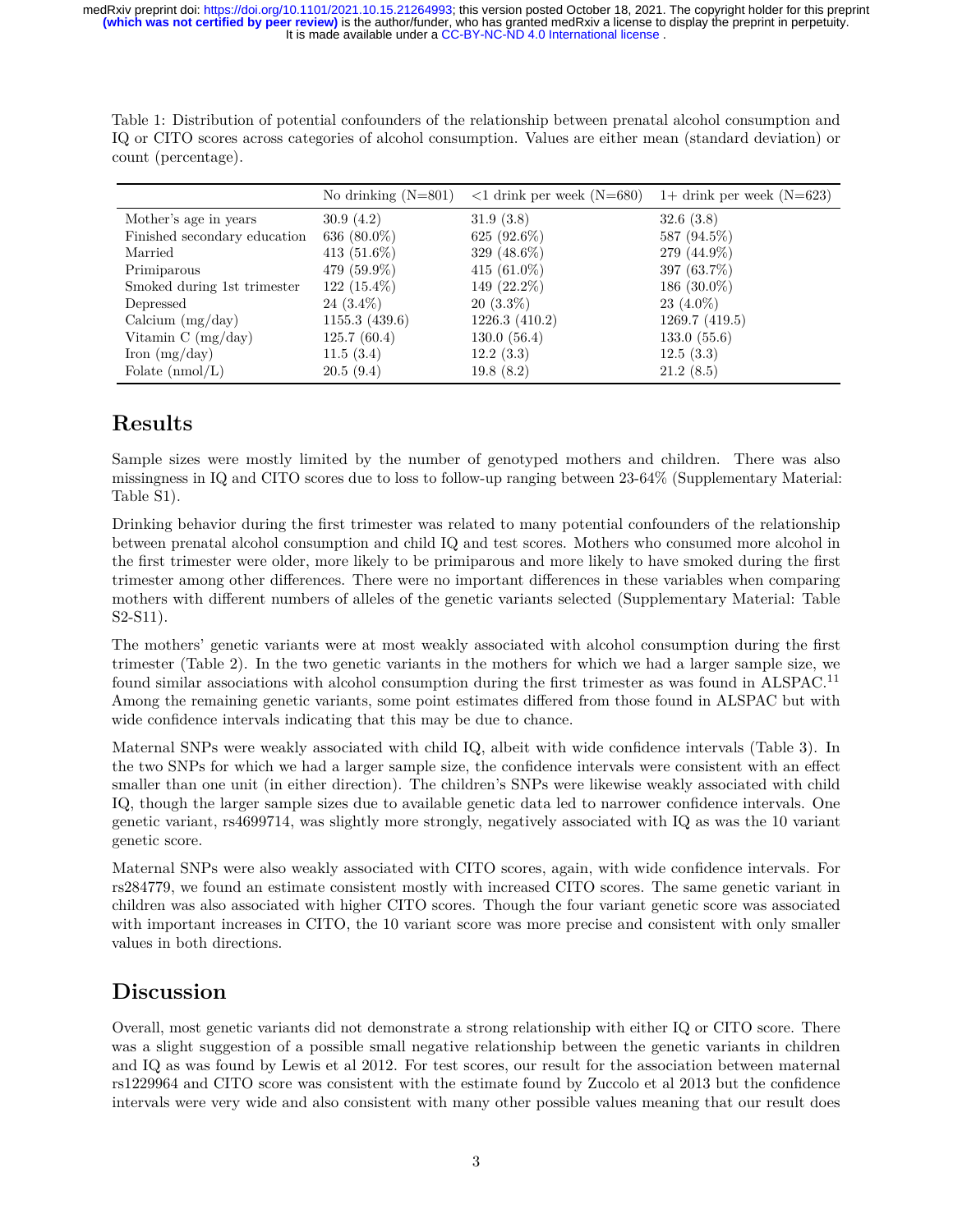It is made available under a [CC-BY-NC-ND 4.0 International license](http://creativecommons.org/licenses/by-nc-nd/4.0/) . medRxiv preprint doi: [https://doi.org/10.1101/2021.10.15.21264993;](https://doi.org/10.1101/2021.10.15.21264993) this version posted October 18, 2021. The copyright holder for this preprint<br>(which was not certified by peer review) is the author/funder, who has granted

<span id="page-3-0"></span>Table 2: Odds ratio (OR) and 95% confidence interval of the relationship between each SNP and whether the mothers had one or more drink per week in the Generation R cohort and ALSPAC from Zuccolo 2009. Pre-pregnancy odds ratios are from an ordinal regression where alcohol is classified into three categories: <1 drink per week, 1-6 drinks per week and 7+ drinks per week. First trimester odds ratios are from a logistic regression where alcohol consumption was dichotomized as <1 drink per week and 1 or more drink per week.

|                        | Generation R          | <b>ALSPAC</b>         |                       |  |  |  |  |
|------------------------|-----------------------|-----------------------|-----------------------|--|--|--|--|
| <b>SNP</b>             | All mothers           | Only drinkers         | Only drinkers         |  |  |  |  |
| Pre-pregnancy          |                       |                       |                       |  |  |  |  |
| rs4699714              | 1.09(0.86, 1.39)      | 0.89(0.68, 1.16)      | 1.07(0.99, 1.15)      |  |  |  |  |
| rs3762894              | 1.17(0.86, 1.58)      | 1.11(0.79, 1.56)      | $0.96$ $(0.88, 1.05)$ |  |  |  |  |
| rs4148884              | 0.79(0.54, 1.17)      | 0.92(0.59, 1.42)      | 1.00(0.89, 1.13)      |  |  |  |  |
| rs2866151              | 1.04(0.95, 1.14)      | 1.08(0.97, 1.20)      | 1.10(1.03, 1.17)      |  |  |  |  |
| rs975833               | 1.12(0.87, 1.45)      | $1.06$ $(0.79, 1.41)$ | 0.97(0.90, 1.04)      |  |  |  |  |
| rs1229966              | 1.16(0.93, 1.46)      | 1.11(0.86, 1.43)      | 0.93(0.87, 0.99)      |  |  |  |  |
| rs2066701              | 1.12(0.88, 1.43)      | 1.08(0.83, 1.42)      | 0.95(0.88, 1.02)      |  |  |  |  |
| rs4147536              | 0.85(0.64, 1.13)      | 0.95(0.69, 1.30)      | 0.93(0.86, 1.01)      |  |  |  |  |
| rs1229984              | $0.73$ $(0.35, 1.50)$ | $1.26$ $(0.57, 2.78)$ | $0.69$ $(0.56, 0.86)$ |  |  |  |  |
| rs284779               | 0.95(0.86, 1.04)      | $0.97$ $(0.87, 1.07)$ | 1.03(0.96, 1.10)      |  |  |  |  |
| <b>First trimester</b> |                       |                       |                       |  |  |  |  |
| rs4699714              | 1.09(0.82, 1.46)      | 1.01(0.95, 1.08)      | 1.01(0.91, 1.12)      |  |  |  |  |
| rs3762894              | 1.00(0.69, 1.44)      | 0.98(0.90, 1.06)      | 1.04(0.91, 1.19)      |  |  |  |  |
| rs4148884              | 1.12(0.71, 1.76)      | 1.04(0.94, 1.15)      | 0.99(0.83, 1.18)      |  |  |  |  |
| rs2866151              | 0.98(0.87, 1.09)      | $1.00$ $(0.97, 1.02)$ | 0.99(0.90, 1.10)      |  |  |  |  |
| rs975833               | 0.84(0.61, 1.16)      | 0.95(0.89, 1.01)      | 1.07(0.95, 1.20)      |  |  |  |  |
| rs1229966              | $0.86$ $(0.65, 1.14)$ | $0.96$ $(0.91, 1.02)$ | 1.02(0.92, 1.13)      |  |  |  |  |
| rs2066701              | $0.78$ $(0.57, 1.06)$ | $0.94$ $(0.88, 1.00)$ | 1.01(0.91, 1.13)      |  |  |  |  |
| rs4147536              | 0.77(0.54, 1.10)      | 0.97(0.90, 1.05)      | 0.98(0.87, 1.10)      |  |  |  |  |
| rs1229984              | 1.05(0.45, 2.43)      | $1.06$ $(0.87, 1.28)$ | $0.78$ $(0.53, 1.13)$ |  |  |  |  |
| rs284779               | 1.05(0.94, 1.18)      | 1.02(0.99, 1.04)      | 1.08(0.98, 1.20)      |  |  |  |  |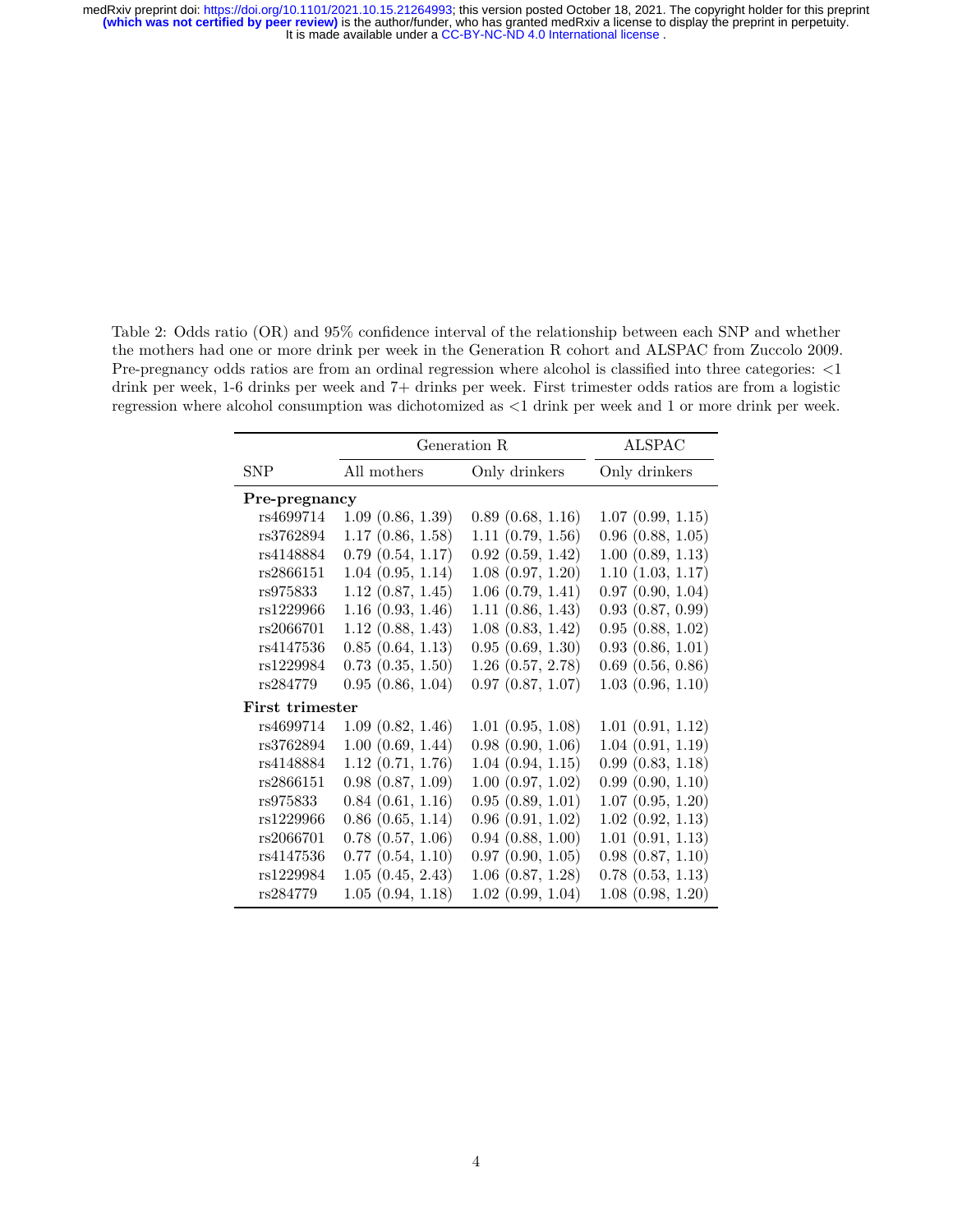It is made available under a [CC-BY-NC-ND 4.0 International license](http://creativecommons.org/licenses/by-nc-nd/4.0/) . medRxiv preprint doi: [https://doi.org/10.1101/2021.10.15.21264993;](https://doi.org/10.1101/2021.10.15.21264993) this version posted October 18, 2021. The copyright holder for this preprint<br>(which was not certified by peer review) is the author/funder, who has granted

|                |                    |            | IQ   |                          | <b>CITO</b> |      |                          |            |
|----------------|--------------------|------------|------|--------------------------|-------------|------|--------------------------|------------|
| Gene           | <b>SNP</b>         | RAF        | N    | Estimate (CI)            | P           | N    | Estimate (CI)            | P          |
| <b>Mothers</b> |                    |            |      |                          |             |      |                          |            |
| ADH4           | rs4699714          | 0.29       | 422  | $-0.1$ $(-2.2, 2.0)$     | 0.96        | 214  | $1.3$ ( $-1.6$ , $4.3$ ) | 0.38       |
| ADH4           | rs3762894          | 0.17       | 422  | $1.2$ ( $-1.5$ , $3.9$ ) | $0.39\,$    | 214  | $-1.9$ $(-5.7, 1.9)$     | 0.33       |
| ADH4           | rs4148884          | $0.09\,$   | 422  | $-3.2$ $(-6.7, 0.2)$     | $0.07\,$    | 214  | $1.3$ $(-3.2, 5.9)$      | 0.57       |
| ADH1A          | rs2866151          | 0.47       | 2327 | $-0.3$ $(-1.1, 0.5)$     | $0.47\,$    | 1182 | $0.4$ ( $-0.8$ , 1.6)    | $0.48\,$   |
| ADH1A          | rs975833           | 0.25       | 422  | $0.2$ (-2.1, 2.5)        | 0.87        | 214  | $-2.2$ $(-5.7, 1.2)$     | 0.20       |
| ADH1A          | rs1229966          | $0.38\,$   | 422  | $0.2$ ( $-1.8$ , $2.3$ ) | 0.83        | 214  | $-1.4$ $(-4.3, 1.6)$     | 0.36       |
| ADH1B          | rs2066701          | 0.28       | 422  | $0.1$ ( $-2.1$ , $2.2$ ) | 0.96        | 214  | $-1.4$ $(-4.5, 1.7)$     | 0.38       |
| ADH1B          | rs4147536          | $0.2\,$    | 422  | $-0.3$ $(-2.6, 2.1)$     | 0.82        | 214  | $-0.2$ $(-3.4, 3.1)$     | 0.93       |
| ADH1B          | rs1229984          | 0.03       | 422  | $-2.2$ $(-8.6, 4.2)$     | $0.49\,$    | 214  | $0.4$ ( $-7.3$ , $8.1$ ) | 0.92       |
| ADH7           | rs284779           | 0.55       | 2320 | $-0.1$ $(-0.9, 0.7)$     | $0.84\,$    | 1175 | $1.0(-0.3, 2.2)$         | $0.12\,$   |
| Children       |                    |            |      |                          |             |      |                          |            |
| ADH4           | rs4699714          | $0.29\,$   | 2746 | $-1.2$ $(-2.1, -0.4)$    | < 0.01      | 1414 | $-0.3$ $(-1.5, 1.0)$     | $0.66\,$   |
| ADH4           | rs3762894          | $0.16\,$   | 2746 | $-0.8$ $(-1.8, 0.3)$     | $0.14\,$    | 1414 | $0.3$ $(-1.2, 1.7)$      | 0.70       |
| ADH4           | rs4148884          | $0.08\,$   | 2746 | $0.9(-0.5, 2.3)$         | $0.21\,$    | 1414 | $-0.9$ $(-2.9, 1.2)$     | 0.41       |
| ADH1A          | rs2866151          | 0.47       | 2746 | $-0.2$ $(-1.0, 0.6)$     | 0.60        | 1414 | $0.4$ ( $-0.7, 1.5$ )    | 0.48       |
| ADH1A          | rs975833           | $0.24\,$   | 2746 | $-0.5$ $(-1.4, 0.3)$     | 0.23        | 1414 | $0.0$ ( $-1.2$ , $1.3$ ) | $\rm 0.95$ |
| ADH1A          | rs1229966          | 0.36       | 2746 | $-0.2$ $(-1.0, 0.6)$     | 0.67        | 1414 | $-0.2$ $(-1.3, 0.9)$     | 0.75       |
| ADH1B          | rs2066701          | 0.28       | 2746 | $-0.4$ $(-1.2, 0.4)$     | 0.35        | 1414 | $-0.7$ $(-1.9, 0.4)$     | 0.22       |
| ADH1B          | rs4147536          | $\rm 0.21$ | 2746 | $0.7$ ( $-0.2$ , 1.6)    | $0.14\,$    | 1414 | $-0.1$ $(-1.5, 1.3)$     | $\rm 0.91$ |
| ADH1B          | rs1229984          | $0.03\,$   | 2746 | $-0.8$ $(-2.8, 1.3)$     | 0.45        | 1414 | $1.7$ ( $-1.3$ , $4.6$ ) | 0.27       |
| ADH7           | rs284779           | 0.51       | 2746 | $-0.6$ $(-1.3, 0.2)$     | 0.14        | 1414 | 1.5(0.4, 2.6)            | 0.01       |
| Score          | 4 SNPs             |            | 2746 | $-0.5$ $(-1.1, 0.1)$     | 0.13        | 1414 | 1.3(0.4, 2.2)            | 0.01       |
| Score          | $10~\mathrm{SNPs}$ |            | 2746 | $-0.4$ $(-0.7, -0.1)$    | $0.01\,$    | 1414 | $0.1$ ( $-0.3, 0.6$ )    | 0.50       |

<span id="page-4-0"></span>Table 3: Association between genetic variants measured in mothers and children and IQ as measured by Snijders-Oomen non-verbal intelligence test between age 5 and 8 and CITO scores at age 12. In children, the association between two genetic scores and IQ and CITO scores are also presented.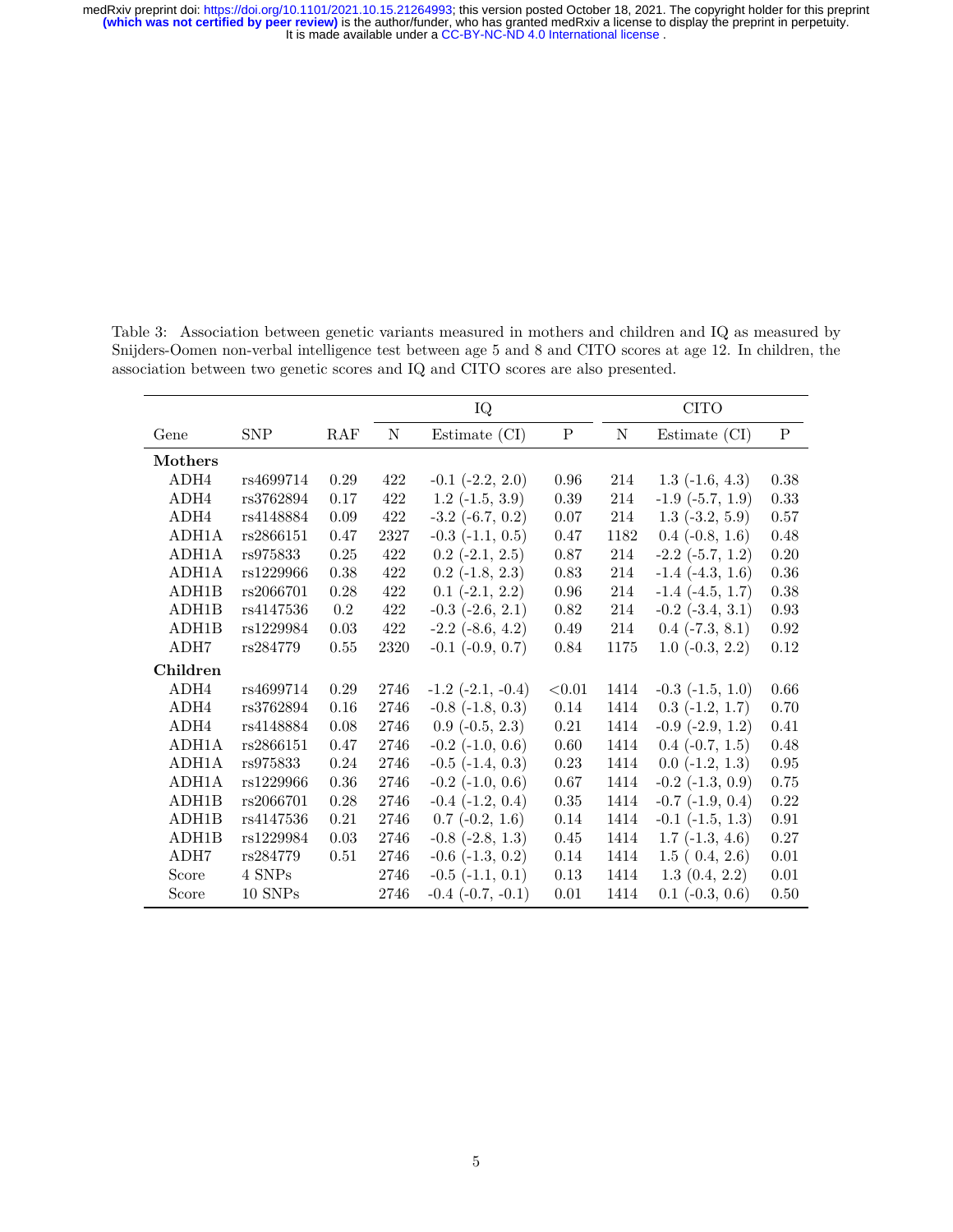It is made available under a [CC-BY-NC-ND 4.0 International license](http://creativecommons.org/licenses/by-nc-nd/4.0/) . medRxiv preprint doi: [https://doi.org/10.1101/2021.10.15.21264993;](https://doi.org/10.1101/2021.10.15.21264993) this version posted October 18, 2021. The copyright holder for this preprint<br>(which was not certified by peer review) is the author/funder, who has granted

not provide extra evidence for Zuccolo et al 2013's result. None of the other maternal genetic variants were associated with CITO scores. It should be noted that it is difficult to compare the magnitude of association between the genetic variants and between cohorts because the genetic variants have different relationships with alcohol consumption.

Replication of genetic variant-outcome associations notwithstanding, there are many possible sources of bias that may impact both the current study and the prior ALSPAC results. Though we restricted to children with two European parents, population stratification can bias Mendelian randomization studies. Further, the nature or perinatal epidemiology and prenatal exposures also pose additional sources of selection biases and post-natal "pleiotropy."<sup>12</sup> All such biases may be amplified by the observed weak associations between the genetic variants and alcohol consumption during pregnancy. Another limitation of the current study is the relatively small sample sizes for some genetic variants particularly among the mothers.